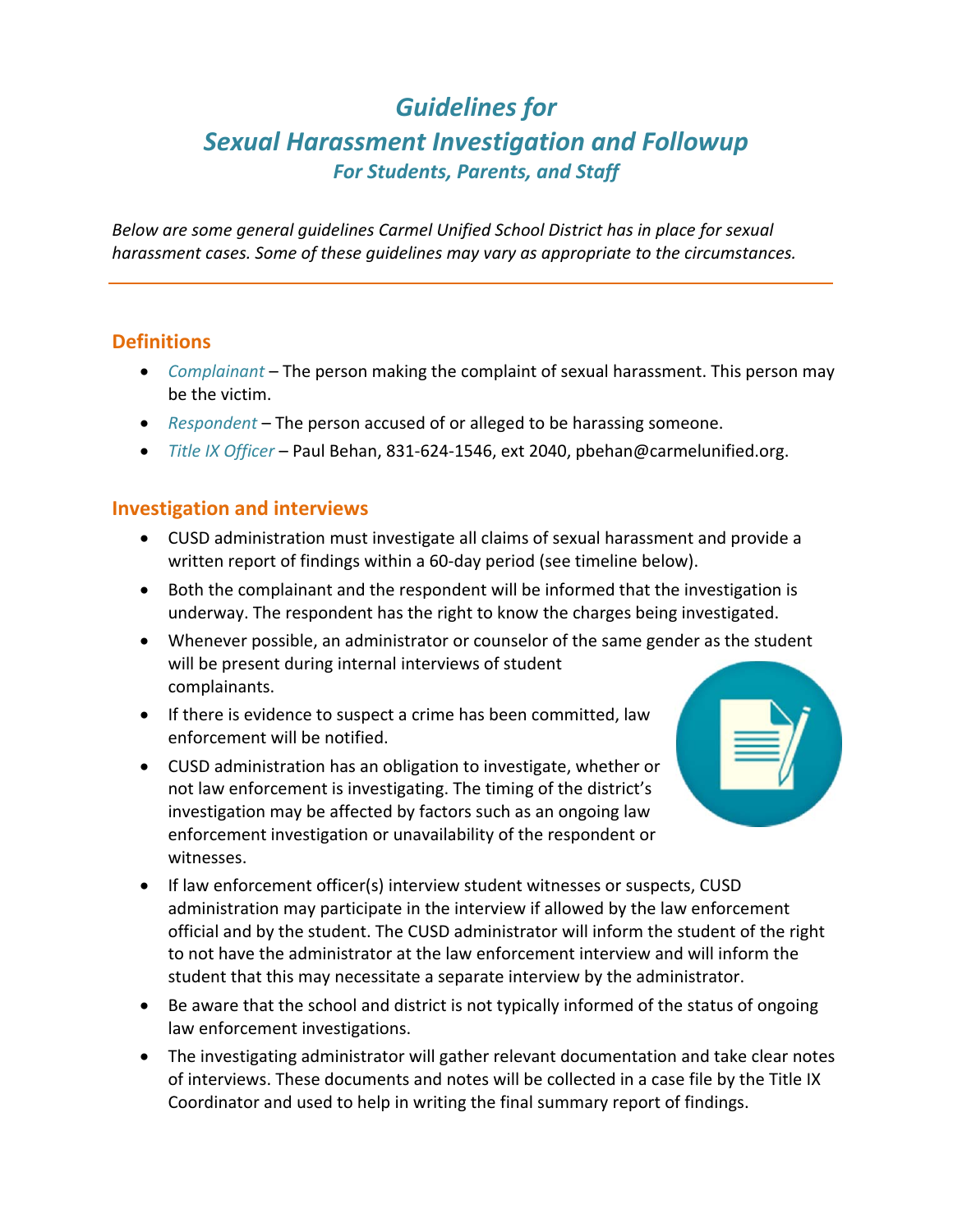## **Trauma‐informed practices**

School staff working with complainants or victims should use trauma‐informed practices, such as the following:

- Being aware of how experiences can impact victim trauma, memory, reactions and behavior and how staff's interpretation of this behavior impacts sexual harassment investigations.
- Being sensitive to the tone of an interview to ensure it does not feel like an interrogation. Being aware of body language and word choice.



- Providing a welcoming and comfortable space.
- Offering options and choices and allowing the person to ask questions.
- Explaining next steps.
- Understanding that victim disclosure often occurs in pieces over time and requires trust and communication.
- Postponing judgment regarding the validity of a case until a thorough investigation is completed.
- Using techniques that focus on offender behavior rather than the victim's behavior.
- Recognize potential sources of their own bias and ways to mitigate its impact on reports.

## **Confidentiality**



- All complaints and allegations of sexual harassment shall be kept confidential, except as needed to carry out the investigation or take other necessary follow‐up action.
- The administrator will inform the parent/guardian about which staff members need to know about the situation. Parents or victims may choose to share with other staff/ teachers as they deem appropriate.
- A complainant or victim of sexual harassment may request confidentiality. The administrator will inform him/her that the request may limit the district's ability to investigate the harassment or take other necessary action. When honoring a request for confidentiality, the district will nevertheless take all reasonable steps to investigate and respond to the complaint consistent with the request.
- When a complainant or victim of sexual harassment notifies the district of the harassment but requests that the district not pursue an investigation, the district will determine whether or not it can honor such a request while still providing a safe and nondiscriminatory environment for all students.
- Complaints and respondents are encouraged to let the investigating administrator know of rumors and/or social media posts that are circulating. School administrators will take action to mitigate rumors and social media posts when it is in their power to do so.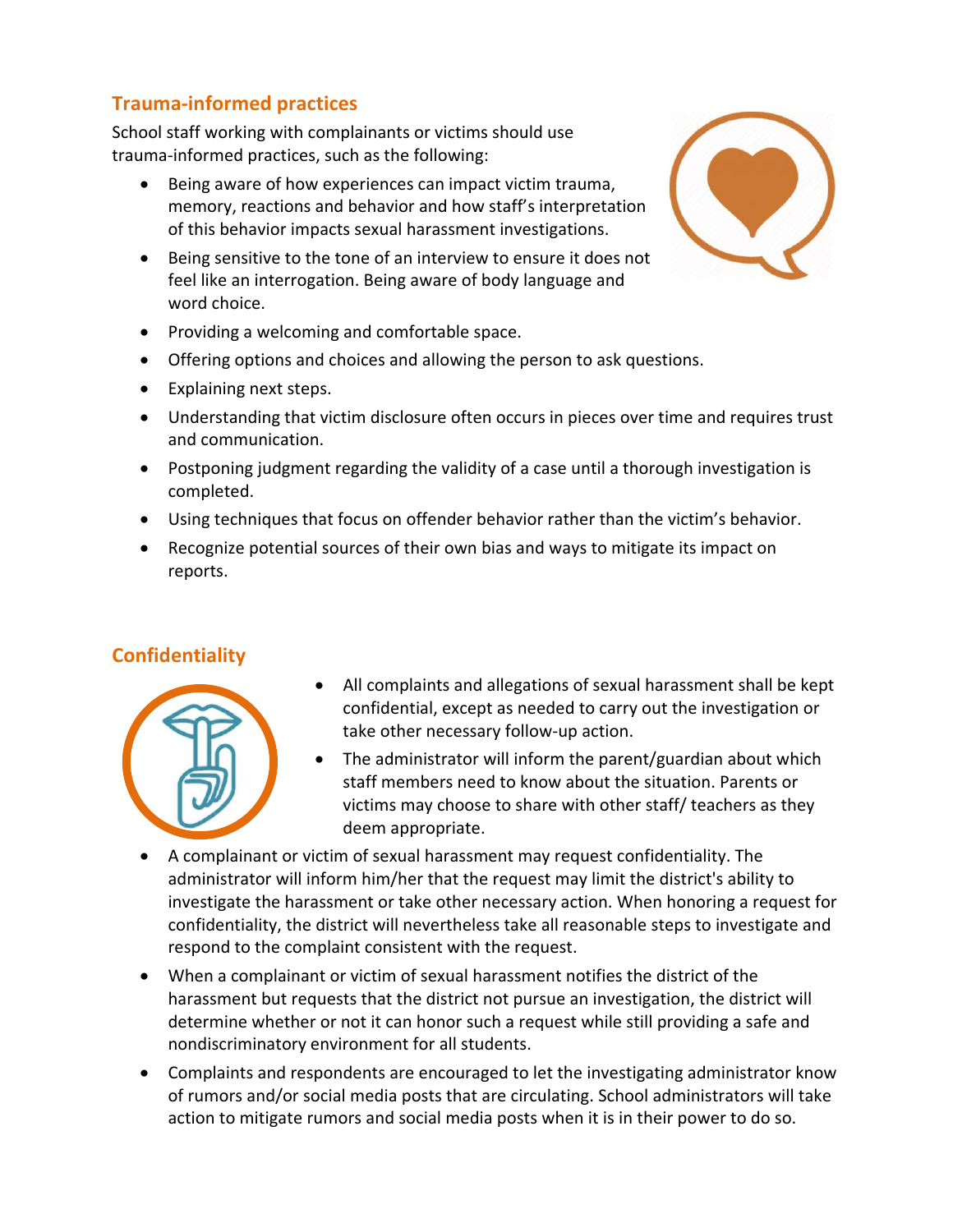## **Interim Measures**

- The school will take immediate measures necessary to stop the harassment and protect students and ensure their access to the educational program ("interim measures"). Examples may include placing the individuals involved in separate classes or transferring a student to a class taught by a different teacher.
- Interim measures should not disadvantage the complainant or victim of the alleged harassment to the extent possible.
- The school should notify the individual who was harassed of his/her options to avoid contact with the alleged harasser and allow the complainant or respondent to change academic and extracurricular arrangements as appropriate.
- The school should ensure the complainant and respondent are aware of district resources, such as counseling and academic support.

## **Discipline**

- Based on the evidence, the administration will discipline the respondent as appropriate.
- The administration cannot report disciplinary measures to the complainant or complainant's parents, except to the degree that it directly affects the complainant. For example, a complainant would be told if the respondent had been instructed not to interact with the complainant while at school, or of the respondent would no longer be in attendance in the school.
- A copy of disciplinary documentation will be kept in the case file by the Title IX Officer.
- All reports of retaliation or intimidation against a complainant, witness, or respondent will be investigated and acted upon as appropriate.



## **Communications**

- The district's Title IX Officer will inform the complainant's and respondent's parents of these guidelines, as well as applicable policies, including the Sexual Harassment policy and the Uniform Complaint Policy.
- The district's Title IX Officer will keep parents informed about the progress of the investigation at regular intervals within the 60‐day investigation period.
- During these progress updates, the Title IX Officer will also inquire about any interim measures to see if they need to be modified.
- Parents should direct questions about the sexual harassment case to the Title IX Officer. Questions unrelated to the sexual harassment case should be directed to school staff as normal.